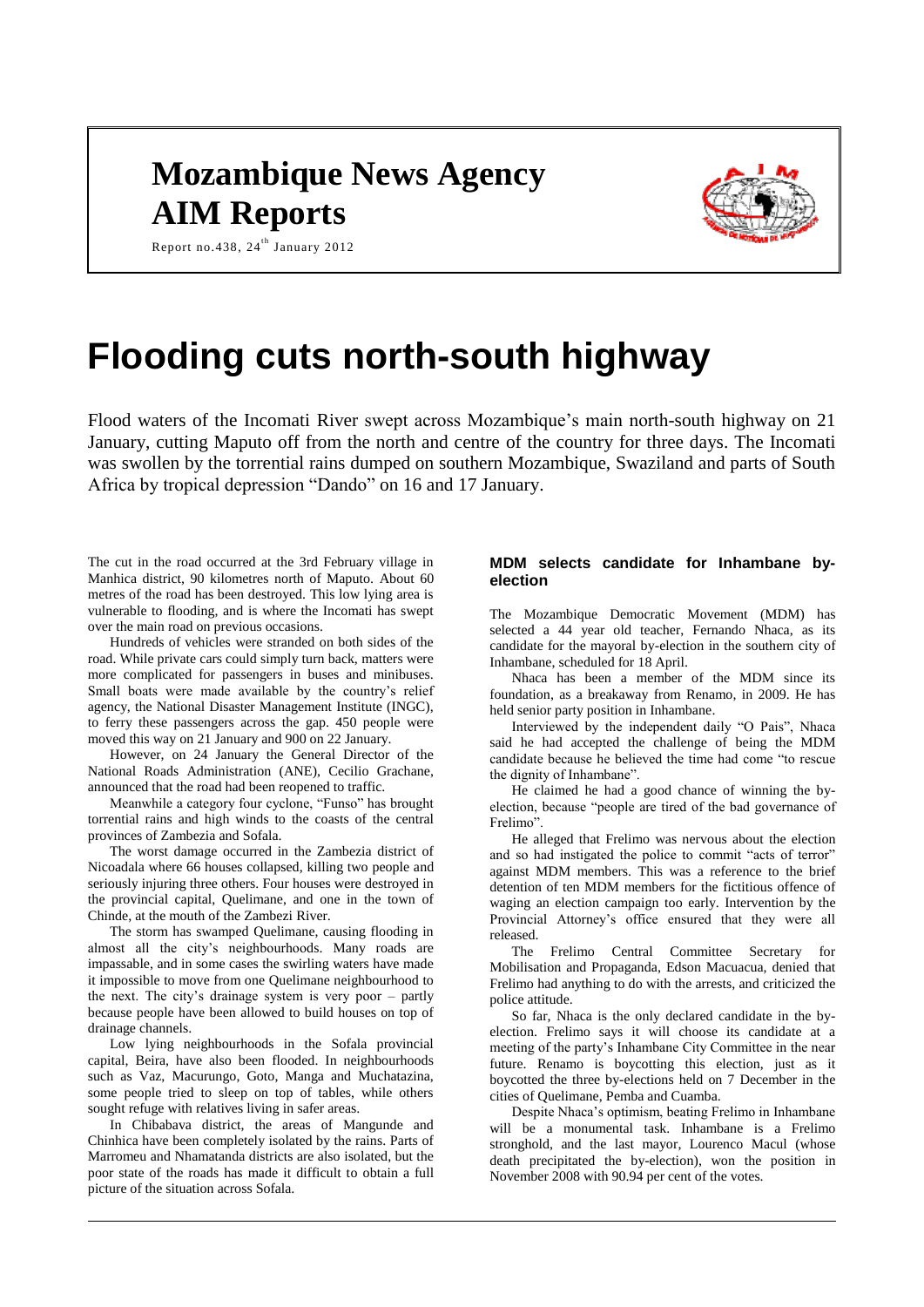#### **Ncondezi supports study on export routes**

The British-based coal company Ncondezi announced on 18 January that it is to form a partnership with Rio Tinto Coal Mozambique and Minas de Revuboe to look at the construction of a new railway and port to export the huge coal reserves from their concessions in the western Mozambican province of Tete.

This follows from an "order of magnitude study" which was completed in November last year.

The work will be led by Rio Tinto, and will look at the practicalities and costs of building new infrastructure capable of exporting up to 100 million tonnes of coal per year. The study will also look at the broader economic and social benefits of the scheme to people and agricultural industries in the neighbouring province of Zambezia, where the new port and most of the new railway would be located.

Ncondezi's decision to take part in the study brings with it the entitlement to export 10 million tonnes of coal a year though this route, which is the company's expected output once in full production.

The preliminary study suggested that a new deep water port be built at an undisclosed location north of the mouth of the Zambezi River mouth. It would be big enough to handle Capesize ships (which are so large that they cannot navigate the Panama Canal).

Ncondezi will not have to pay for the costs of the forthcoming study or the development costs, other than those associated with the rail spur joining the Ncondezi concession with the new railway.

The company expects to begin mining coal in 2015 and "remains optimistic about the ability to also access rail and port capacity for transport of its coal on the Sena-Beira and Nacala corridors, which are to be expanded during the next few years".

Transporting the coal to market remains a critical bottleneck. The Sena railway line, which runs from Moatize to the port of Beira, only has a capacity of six million tonnes per year. Even if work is carried out to double this capacity, it will still be nowhere near meeting the 100 million tonnes of coal per year that the country could be producing by 2020.

Another major coal miner, the Brazilian company Vale, plans to build a new railway linking Moatize to the northern Mozambican port of Nacala, via southern Malawi.

Vale and Rio Tinto are also considering building thermal power stations at Moatize, each capable of generating 2,000 megawatts of electricity. In addition, the Indian company Jindal Steel and Power is looking at building a power station to produce 2640 megawatts of electricity.

#### **Vale promises to solve resettlement problems**

The Brazilian mining company Vale has promised to solve within six months all the problems faced by households resettled from the area where Vale is now mining coal in Moatize district, in the western province of Tete.

717 households were resettled at Cateme, about 35 kilometres from Moatize town. Many of these families protest that the houses they were given are shoddily built. Cracks have appeared in the walls and the roofs are leaking.

On 10 January this problem hit the headlines when about 500 Cateme residents blocked the Sena railway line, from Moatize to the port of Beira, thus interrupting the movement of Vale coal trains. The protestors were eventually dispersed by the riot police and 14 alleged ringleaders were arrested.

The costs of resettlement were estimated at \$120 million, of which Vale has so far spent \$100 million.

#### **Anadarko announces another major gas discovery**

The Texas-based Anadarko Petroleum Corporation on 17 January announced that it has discovered more natural gas off the northern Mozambican coast in the Rovuma Basin.

The Lagosta-2 well was found to have 777 net feet of natural gas pay in multiple zones.

In October last year Anadarko announced that exploratory drilling had discovered an estimated ten trillion cubic feet of gas. And at the end of November the company found even more gas, increasing its estimated recoverable resources to 15 to 30 plus trillion cubic feet of gas. But according to Anadarko's Bob Daniels, this latest discovery "is the largest pay count of any well in the complex to date".

The company's Senior Vice President added that "these excellent results continue to support our recoverable resource estimates of 15 to 30-plus trillion cubic feet of natural gas in the discovery area on our block".

This further discovery will strengthen Anadarko's position as it seeks to develop the reserves. In August last year Anadarko awarded a contract to the US based company KBR to design a liquefied natural gas (LNG) plant for Mozambique (by cooling natural gas until it liquefies it is possible to ship the LNG to market in huge cryogenic tankers).

By the end of 2013, Anadarko will have invested three billion US dollars in the Rovuma Basin. If it goes ahead with the LNG plant, total investment could reach \$18 billion by 2018, the earliest possible date for starting production.

Anadarko is the operator of Offshore Area 1 and holds a 36.5 per cent share of the fields. Its co-owners are Mitsui of Japan (20 per cent), BPRL Ventures and Videocon (both of India, with 10 per cent each) and Cove Energy of Britain (8.5 per cent). The Mozambican government is represented by Empresa Nacional de Hidrocarbonetos which holds a 15 per cent interest in the fields.

#### **Dutch company buys share in Matola Coal Terminal**

The South African company Grindrod has announced the sale of 35 per cent of its concession of the Matola Coal Terminal in Maputo port to the Dutch group Vitol.

Vitol bought the shares from the Grindrod subsidiary, Grindrod Mauritius Ltd, for \$67.7 million.

Grindrod was awarded the concession to operate the terminal until 2033 with an option to extend the concession for a further 10 years. Grindrod says that to date it has invested \$70 million on refurbishing and building infrastructure to expand the terminal's capacity to six million tonnes of coal and magnetite a year.

Grindrod and Vitol also announced that they are forming a partnership, owned 35 per cent by Grindrod and 65 per cent by Vitol, to combine their sub-Saharan African coal trading businesses.

For the new coal trading company, both parties will contribute their South African coal trading books at their market values based on a pre-determined formula and a cash adjustment to reflect their proportionate shareholdings.

Grindrod notes that continued growth in demand for capacity at the terminal has led to a feasibility study for an expansion of capacity by 20 million tons which will require an investment of \$ 800 million.

This expansion project would involve excavation and land reclamation, the construction of two additional berths, a stockyard and railway infrastructure.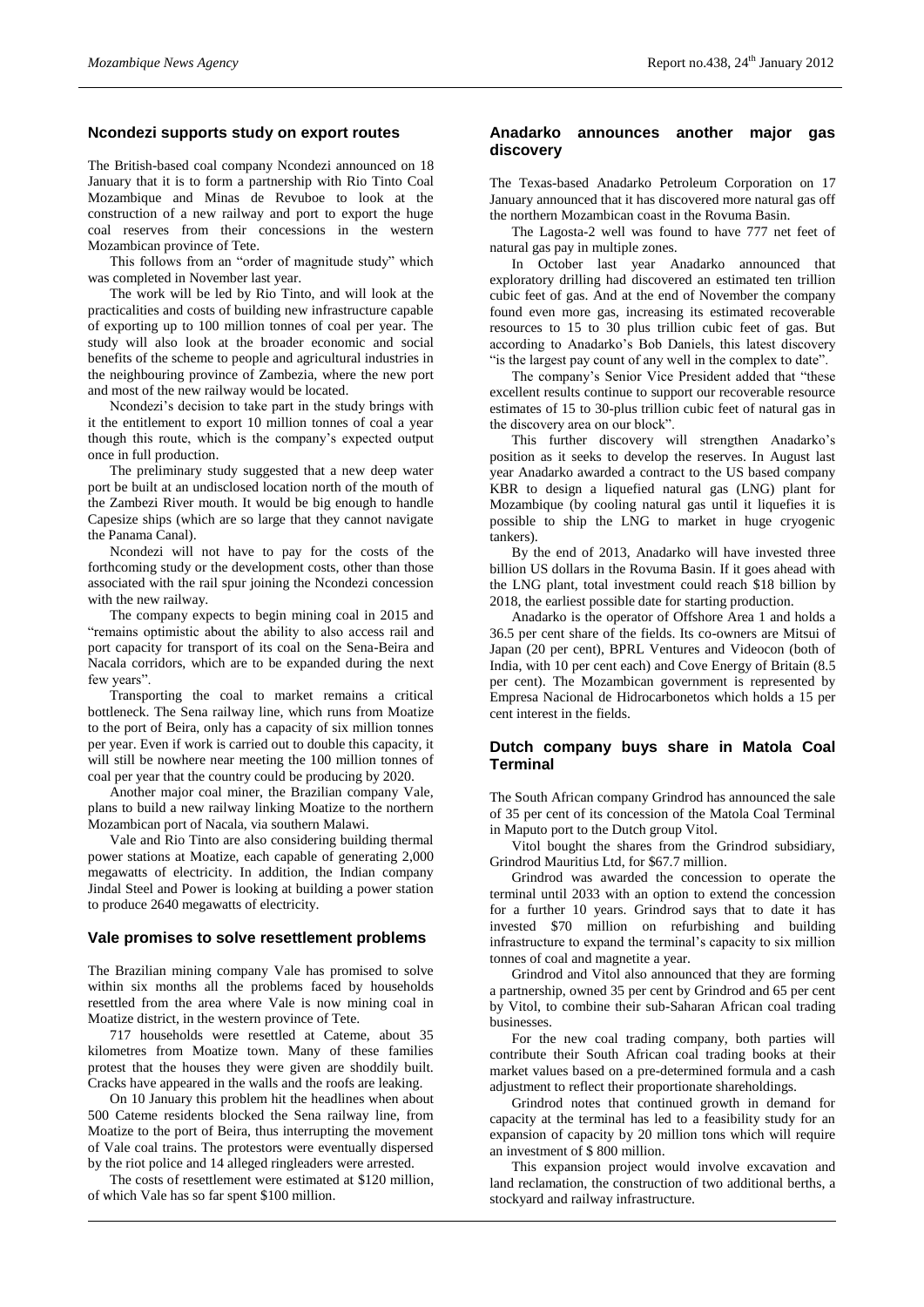#### **Lufthansa ends biofuel trial**

The German airline Lufthansa on 12 January flew the last flight of a six month trial using biofuel grown in Mozambique.

In July, the British company Sun Biofuels Mozambique exported the first batch of 30 tonnes of jatropha oil from Manica province to Finland, where it was made into synthetic kerosene by the company Neste Oil. The bio-kerosene is made with jatropha from Mozambique and Indonesia, linseed oil and animal fat from slaughterhouses.

Over the trial period Lufthansa ran one jet engine of an Airbus A321 on a blend of half regular jet fuel and half synthetic kerosene during flights between the German cities of Frankfurt and Hamburg. A total of 1,187 flights took place, and this last flight is using up the remaining stock of 40 tonnes of bio-kerosene.

According to Lufthansa, in total, 1,469 tonnes of biokerosene was used, saving an estimated 1,388 tonnes of carbon dioxide emissions.

Lufthansa stated that the trial was a success, but will not be continued at the moment due to the lack of certified raw materials. The company's project manager, Joachim Buse, said that "Lufthansa will only continue the practical trial if we are able to secure the volume of sustainable, certified raw materials required in order to maintain routine operations".

The German airline is the first to use biofuel in scheduled daily flights, and has stated its commitment to searching for alternatives to non-renewable fossil fuels.

Jatropha is a poisonous plant which is drought resistant and can grow on poor soil. This means that it can be grown on land that would not otherwise be used for food production.

In Mozambique there are more than thirty biofuel projects currently underway with a total investment of over \$100 million. The focus is on four crops: coconut, jatropha, sugar cane and sorghum.

This year regulations are being introduced in Mozambique to require petrol to be mixed with ten per cent ethanol (E10) and diesel to be mixed with three per cent biodiesel (B3). It has been estimated that this will reduce the country's fuel imports by \$22 million per year.

Despite the Lufthansa deal, Sun Biofuels, and two associated companies, went bankrupt in August and were put into administration.

#### **Luisa Diogo appointed Barclay's Chairperson**

Mozambique's former Prime Minister Luisa Diogo has accepted an invitation to become Chairperson of the Board of the Mozambican subsidiary of Barclays Bank.

"We feel honoured that Luisa Diogo has accepted our invitation to chair the bank's board of directors", said Paul Nice, Chief Executive Office of Barclays Bank-Mozambique.

"Her experience in the economic and financial areas and her deep knowledge of Mozambican reality are unequalled values which will be placed at the service of the institution and of our clients", added Nice.

Diogo replaces Casimiro Francisco who held the post for the previous ten years.

The 53 years old Diogo worked in the World Bank before President Joaquim Chissano appointed her Deputy Finance Minister in 1994. She became Finance Minister in 1999 and Prime Minister in 2004, a position she held until 2009.

She is currently a deputy in the country's parliament, the Assembly of the Republic, and a member of the Political Commission of the ruling Frelimo Party.

#### **Zinave National Park to receive more animals**

Zinave National Park, in Mabote district in the southern Mozambican province of Inhambane, will in June begin receiving a hundred wild animals as part of a restocking programme.

According to the park's administrator, Antonio Bacar, cited by the electronic newssheet "CanalMoz", the animals to be brought in include zebras, impalas, buffalos and elephants. The park's stock of wild animals was devastated during the war of destabilisation and more recently by poaching.

These animals will be transported from the Kruger National Park in South Africa under the terms of an accord signed between Mozambique and South Africa to make Zinave a more attractive tourist destination. Last year, Zinave received fifty zebras from the Kruger Park.

Zinave National Park was initially set up in 1962 as a hunting area, but was transformed into national park in 1972. It covers an area of 400,000 square kilometres and is part of the Greater Limpopo Transfrontier Park.

In recent years poaching has become an increasing problem despite efforts by the government. The most serious problem is seen as being elephant hunting, where poachers kill for the tusks that are highly sought after on the illegal international ivory market.

#### **Comair ends flights between Maputo and South Africa**

Comair, a South African company that operates as a British Airways franchise, has announced the indefinite suspension of its regular flights between Lanseria (between Johannesburg and Pretoria) and Maputo, due largely to high airport taxes.

Comair entered the Mozambican market in September 2011, and ran eight scheduled flights a week between Lanseria and Maputo, normally using ART 42-500 Turboprop aircraft, with the capacity to carry 48 passengers. But the last Comair flight on the route was on 17 January.

The Airports Company of South Africa increased taxes at its airports by a staggering 70% on October 1 as the South African government, which owns the airports, needed funds to pay for airport infrastructure built ahead of the 2010 soccer World Cup. The airport taxes will rise by 160 per cent over five years, including the October increase, according to the Government Gazette published on June 30.

Comair is the second company offering relatively cheap flights to drop the Maputo-Johannesburg route in less than a year. The South African budget airline 1Time dropped the route last August, because the aviation authorities refused to allocate it additional seats.

1Time was allowed to make the return flight just five times a week with an allocation of 560 seats in total – not enough, in the company's view, to capture a significant section of the business and leisure markets.

The winners from this situation are the growing number of bus companies operating coaches between Maputo and Johannesburg. The journey can take over eight hours, but becomes an attractive option given the enormous price differential between the coach and the plane.

*This is a condensed version of the AIM daily news service – for details contact [aim@aim.org.mz](mailto:aim@aim.org.mz)*

*\_\_\_\_\_\_\_\_\_\_\_\_\_\_\_\_\_\_\_\_\_\_\_\_\_\_\_\_\_\_\_\_\_\_\_\_\_\_\_\_\_\_\_\_*

*\_\_\_\_\_\_\_\_\_\_\_\_\_\_\_\_\_\_\_\_\_\_\_\_\_\_\_\_\_\_\_\_\_\_\_\_\_\_\_\_\_\_\_\_*